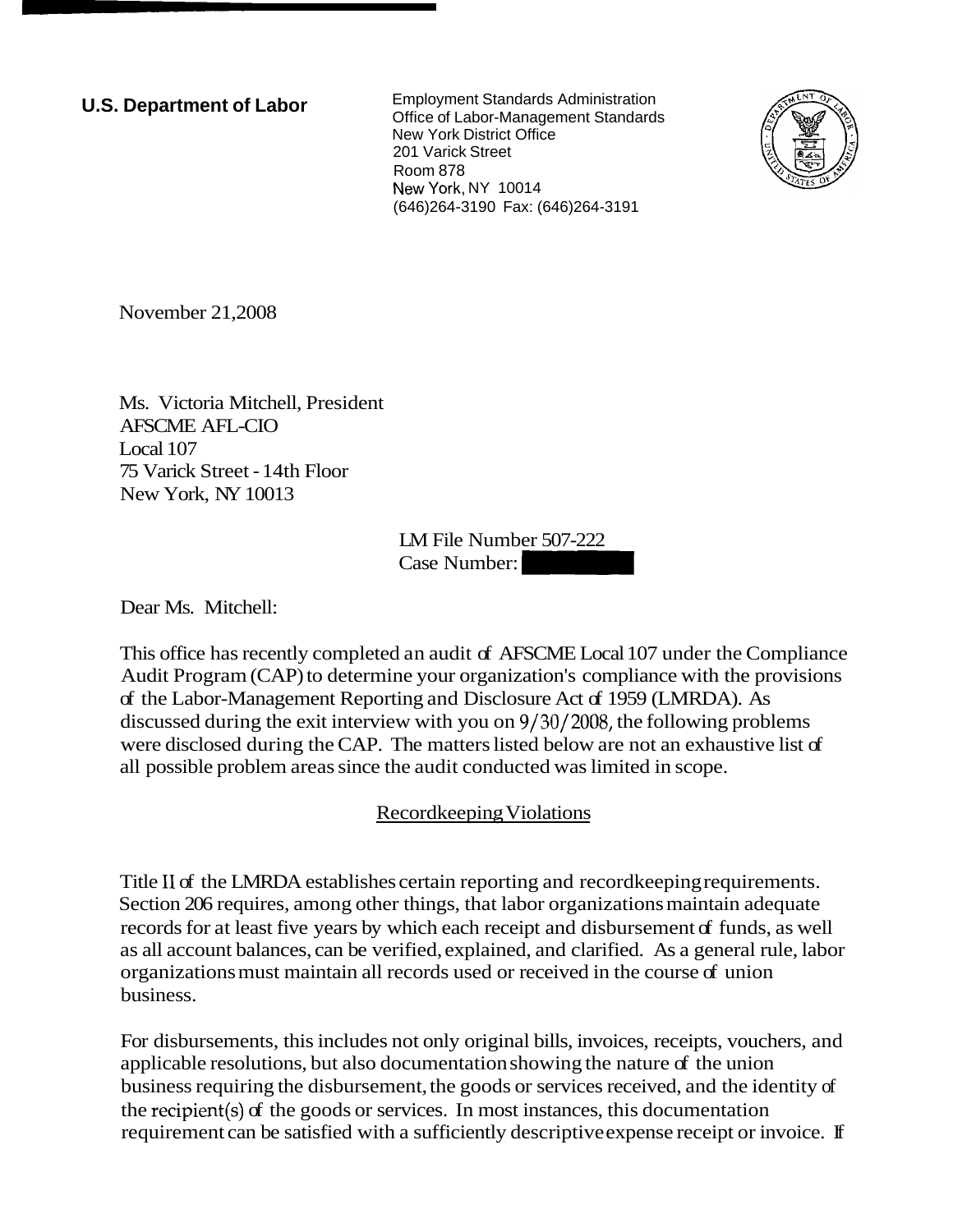Ms. Victoria Mitchell November 21,2008 Page 2 of 3

an expense receipt is not sufficiently descriptive, a union officer or employee should write a note on it providing the additional information. For money it receives, the labor organization must keep at least one record showing the date, amount, purpose, and source of that money. The labor organization must also retain bank records for all accounts.

The audit of Local 107's 2006 records revealed the following recordkeeping violations:

1. Missing Credit Card Statements

Several of Local 107's credit card statements were missing during the audit. The local made contact with the credit card company and provided OLMS with the missing statements during the audit when requested.

2. Missing Meeting Minutes

Local 107 did not retain meeting minutes for the local's March 2007 general meeting and the local's executive board meeting minutes for January 2007, February 2007 and March 1, 2007.

3. Disbursements Not Properly Reflected in Disbursements Journal

Several disbursements were reflected in the local's bank statements but not properly reflected in the local's disbursements journal. For example, Check # dated 7/1/2006 was made payable to the New York City Central Labor Council for \$140. This check was reflected in the local's bank statements, however it was not recorded in the  $1/1/2006$  was made payable to the New York City Central Labor Council for \$140. This check was reflected in the local's bank statements, however it was not recorded in the local's disbursements journal. Check  $\#$  dated Union Plus Corporate Card for \$933.71. This check was reflected in the local's bank statement. The check number was recorded in the local's disbursements journal, however, no amount was indicated. Check # dated  $10/19/2006$  for \$35 was identified in the local's disbursements journal as voided. Review of the local's bank statements; however, show that this check was cashed. The union identified these discrepancies as clerical errors on the part of the union.

Based on your assurance that Local 107 will retain adequate documentation in the future, OLMS will take no further enforcement action at this time regarding the above violations.